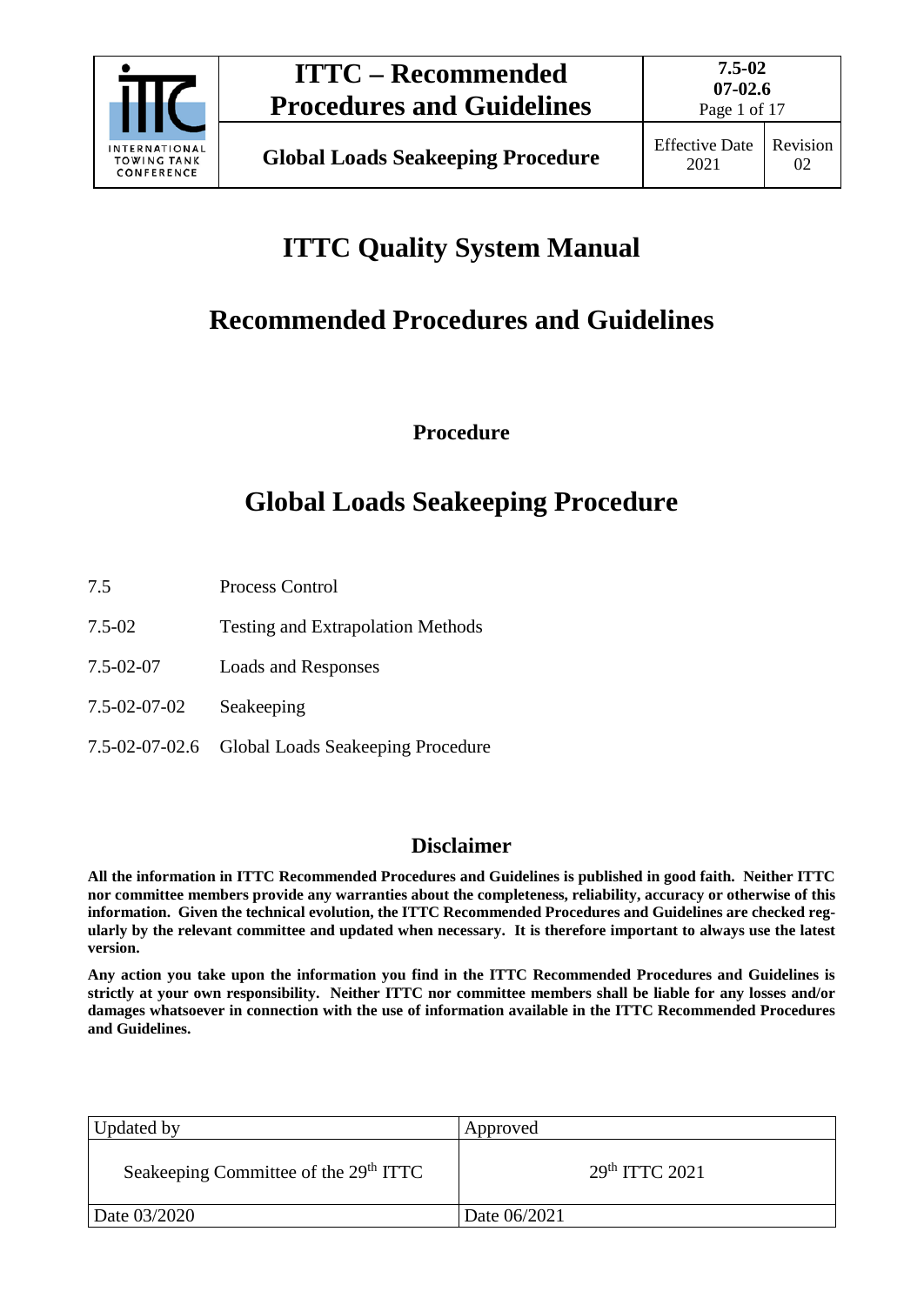

**Global Loads Seakeeping Procedure** Effective Date

## **Table of Content**

| 1. |     | <b>PURPOSE OF PROCEDURE3</b>                                         |
|----|-----|----------------------------------------------------------------------|
| 2. |     | <b>GLOBAL LOADS SEAKEEPING</b>                                       |
|    |     | 2.1 Objectives of experiment3                                        |
|    |     | 2.2 Types and selection of global load                               |
|    |     |                                                                      |
|    |     | 2.2.2 Hydro-structural models5                                       |
|    |     | 2.3 Scaling laws and scale ratio<br>selection                        |
|    |     |                                                                      |
|    | 2.4 |                                                                      |
|    | 2.5 | Design, fabrication, and<br>instrumentation of structure for         |
|    | 2.6 | Model Segmentation9                                                  |
|    | 2.7 | Design and fabrication of hydro-<br>structural model with backbone10 |

|     | 2.8 Powering and Steering11                                           |  |
|-----|-----------------------------------------------------------------------|--|
| 2.9 |                                                                       |  |
|     |                                                                       |  |
|     |                                                                       |  |
|     |                                                                       |  |
|     | 2.13 Comparison to Predictions and<br><b>Numerical Simulation  15</b> |  |
|     |                                                                       |  |
|     | 3.1 Parameters to be Considered  15                                   |  |
|     | 3.2 Recommendation of ITTC for                                        |  |
|     |                                                                       |  |
|     |                                                                       |  |
|     |                                                                       |  |
|     |                                                                       |  |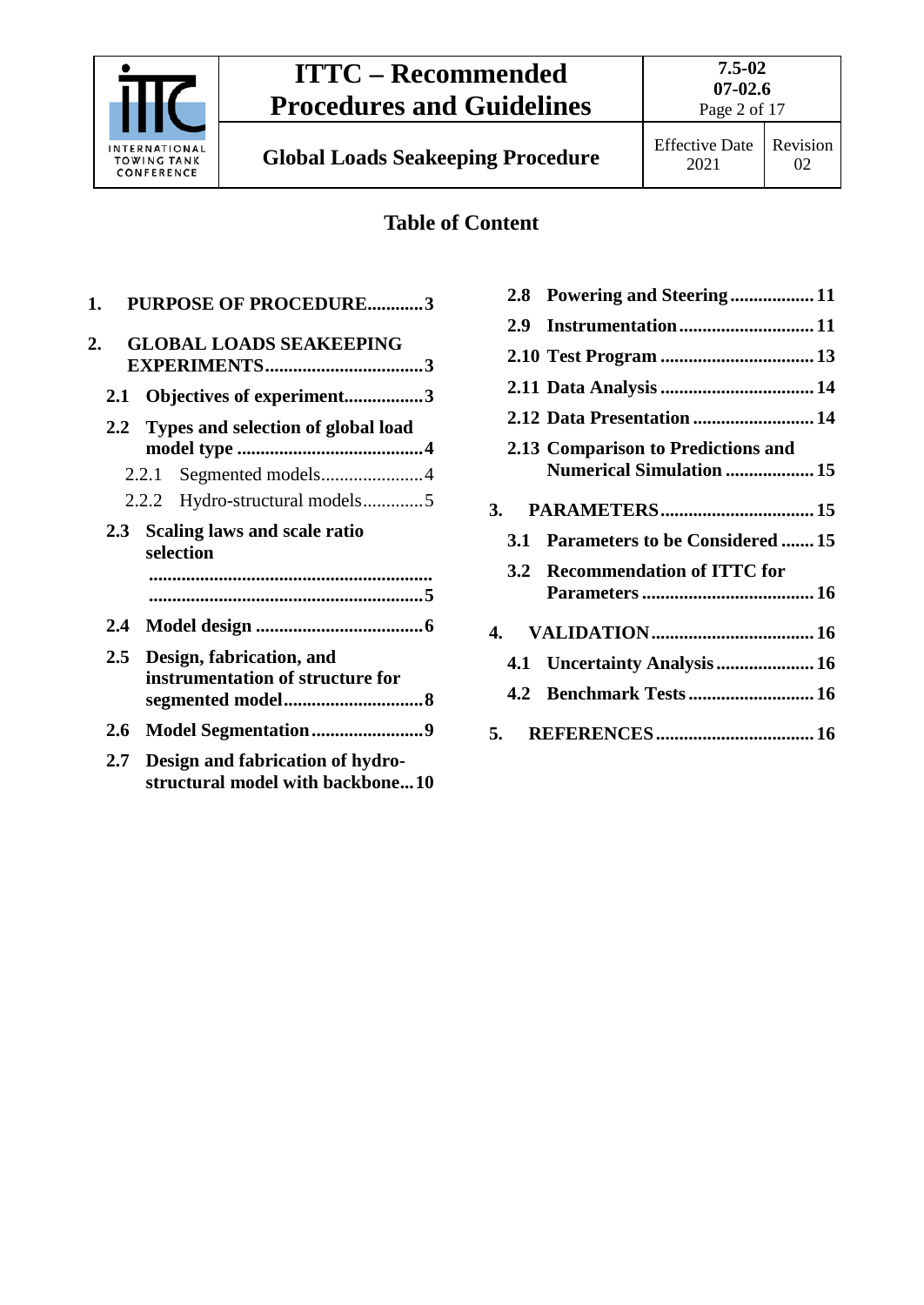

## **Seakeeping Model Test Procedure for Global Loads**

## <span id="page-2-0"></span>**1. PURPOSE OF PROCEDURE**

This procedure will outline the measurement of global wave loads through seakeeping experiments. The procedure shall describe the design of the experiment, the set-up of the model and instrumentation, the test, and the analysis. There is already a procedure covering seakeeping experiments which outlines the processes and considerations of those model tests (7.5-02-07- 02.1). This procedure will elaborate and outline the additional considerations for measurement of global loads with various types of model and experiment designs.

### <span id="page-2-1"></span>**2. GLOBAL LOADS SEAKEEPING EX-PERIMENTS**

## <span id="page-2-2"></span>**2.1 Objectives of experiment**

The first step in the experiment design is the determination of the objectives for undertaking an experiment to measure loads and the available methods that are available to meet those objectives. Possible areas of interest that can be addressed by undertaking experiments to measure global loads are to provide data that can help in the understanding of :

- Primary design loads
- Slamming, whipping and springing loads
- Validation of computational methods
- Frequency domain application to lifetime designs
- Application to extreme loads stochastic analysis
- Fatigue analysis and design
- Safe operating envelope

The objectives will have to be based upon the operational or design information required,

the type and size of vessel, the wave environment, operational variables, and the facility to be used. The experiment design will seek to satisfy the objectives within the constraints of the physical experiment. Global loads seakeeping experiments can be rather complex dependent upon the degree and level to which global loads must be known.

The measurement of primary design loads requires less complexity than the construction of a model to measure slamming and whipping loads. A model test intent on measuring slamming and whipping will have to be more concerned with scaling issues as a result of local hydrodynamic pressures and hydro-elastic modeling.

Validation of computational methods might require greater fidelity and control. Validation of computational methods will require greater measurement and verification of the force and control variables which affect the resultant global loads, as these will need to be compared against the modeled control forces. The investigators will need to ensure that the variables used in the experiment are adequately modeled and recorded for modeling with the computational methods.

Frequency domain oriented experiments are intent on deriving the frequency response of global loads relative to the seaway of concern. The frequency response can then be used in turn to calculate more thorough load responses across the range of seaway and operational environments expected. The frequency based response functions can also be compared to derived computational solutions.

The stochastic objective requires the production of extreme seaways and components capable of appropriately modeling the extreme seas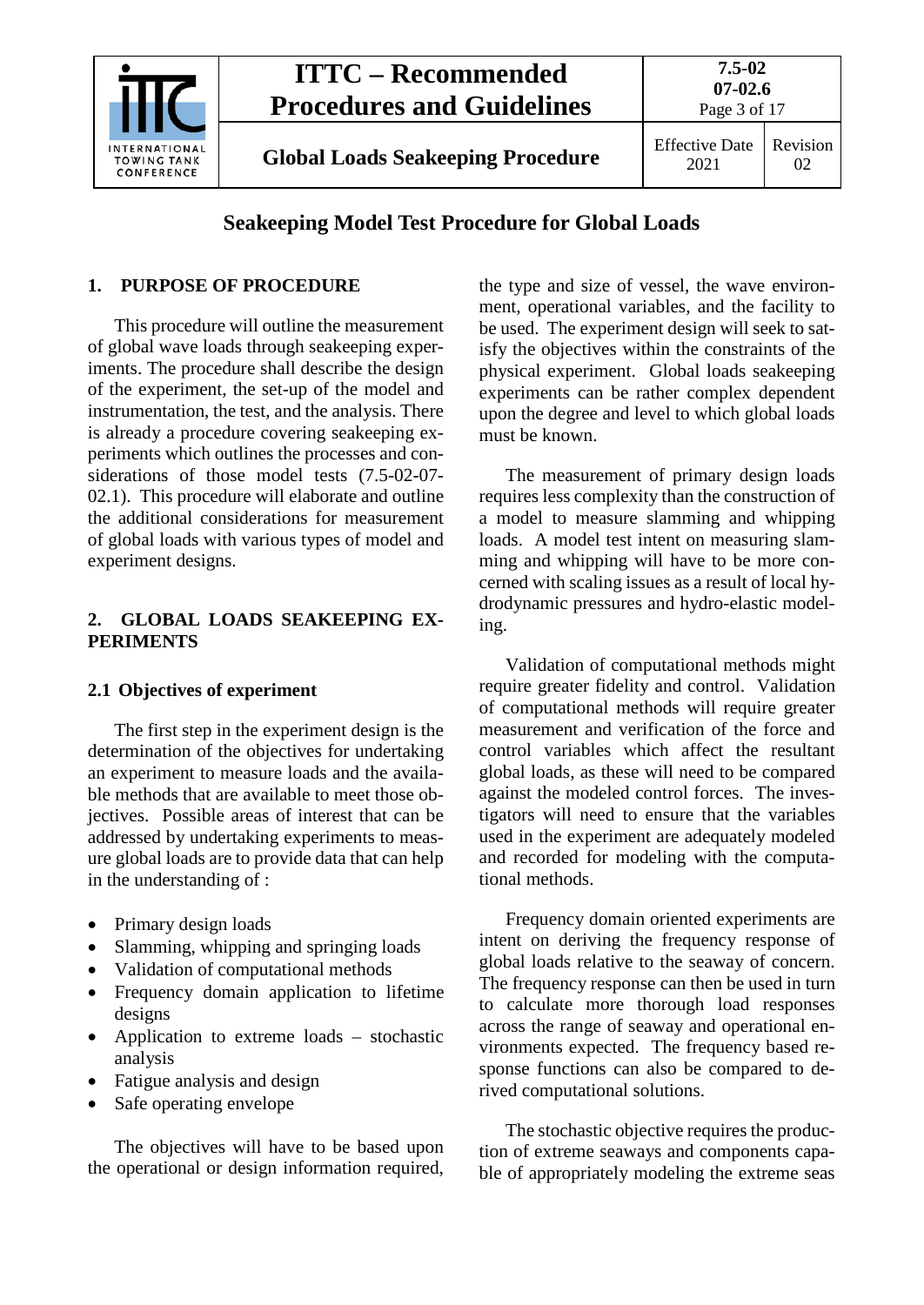

# **Global Loads Seakeeping Procedure** Effective Date

anticipated in nature. This will require experiment scaling of appropriate nature, based upon the wavemaking capability, and appropriate seaway modeling techniques to ensure proper energy representation and random process modeling.

Testing of the model for the purposes of fatigue analysis requires a test matrix and experiment design which allow suitable verification of distinct seaway and operational sectors. These results will be combined with other numerical and computational methods to populate an anticipated lifetime of exposure and design environments. This, in turn, is then used to determine cumulative lifetime global loading.

### <span id="page-3-0"></span>**2.2 Types and selection of global load model type**

The global load experiment can be performed with either a "segmented" or an "elastic body" model. For an "elastic body" the prototype is representative of the full-scale ship down to the local structural level possible even including hull plating. A whole-body structural response is then obtained as function of the hydrodynamic loading. As such the "elastic body" model is referred to as a "hydro-structural" model. For a "segmented model" the global loads will be investigated at discrete points within the hull using a structure independent of the external hull. The model is segmented so that it provides no continuous structural support. The primary strength will be provided by either an "elastic segmentation" or a "rigid segmentation".

Model type is mostly only important for whipping experiments. As the hydro-elasticity is of greater importance there, the model types should either be a "hydro-structural" model or an "elastic segmented" model; a "rigid segmentation" model should be avoided.

### <span id="page-3-1"></span>2.2.1 Segmented models

Global loads and the resultant strains are the cumulative forces applied on a part of the ship due to internal weight and inertial characteristics, control forces, and external hydrostatic and hydrodynamic forces. To quantify these global loads at discrete locations, a model can be divided into several independent segments. Two types of segmented models exist, rigid or elastic, and depend on the type of beam or interface connecting the various segments.

## Rigid segmented models

For models segmented on a rigid beam, the beam must have a sufficient rigidity to be considered as infinite compared to the actual rigidity of the ship. The model shape does not change on wave peaks or troughs at studied frequencies and the natural frequency of the structure is much greater than the wave frequencies. Loading measurements are evaluated by either measuring the effort by individual segments or from the direct bending moments of the beam. For the frequencies where the model can be considered as rigid, results for loading can be used as input for a numerical analysis of the structure. The computations can either be 2D (representation of hull girder) or 3D.

## Elastic segmented models

Models segmented on a non-rigid beam allow for measurements at multiple locations on the beam, and thus a direct measurement to obtain strain at all sections. Elastic segmented models can also employ internal rigid structure with instrumented joints at each segment which model the rigidity of the ship at each segment. An advantage with this latter approach is that the joints can be made with adjustable flexibility, so that the model is easily tuned to give a specified natural frequency in the 2-node mode.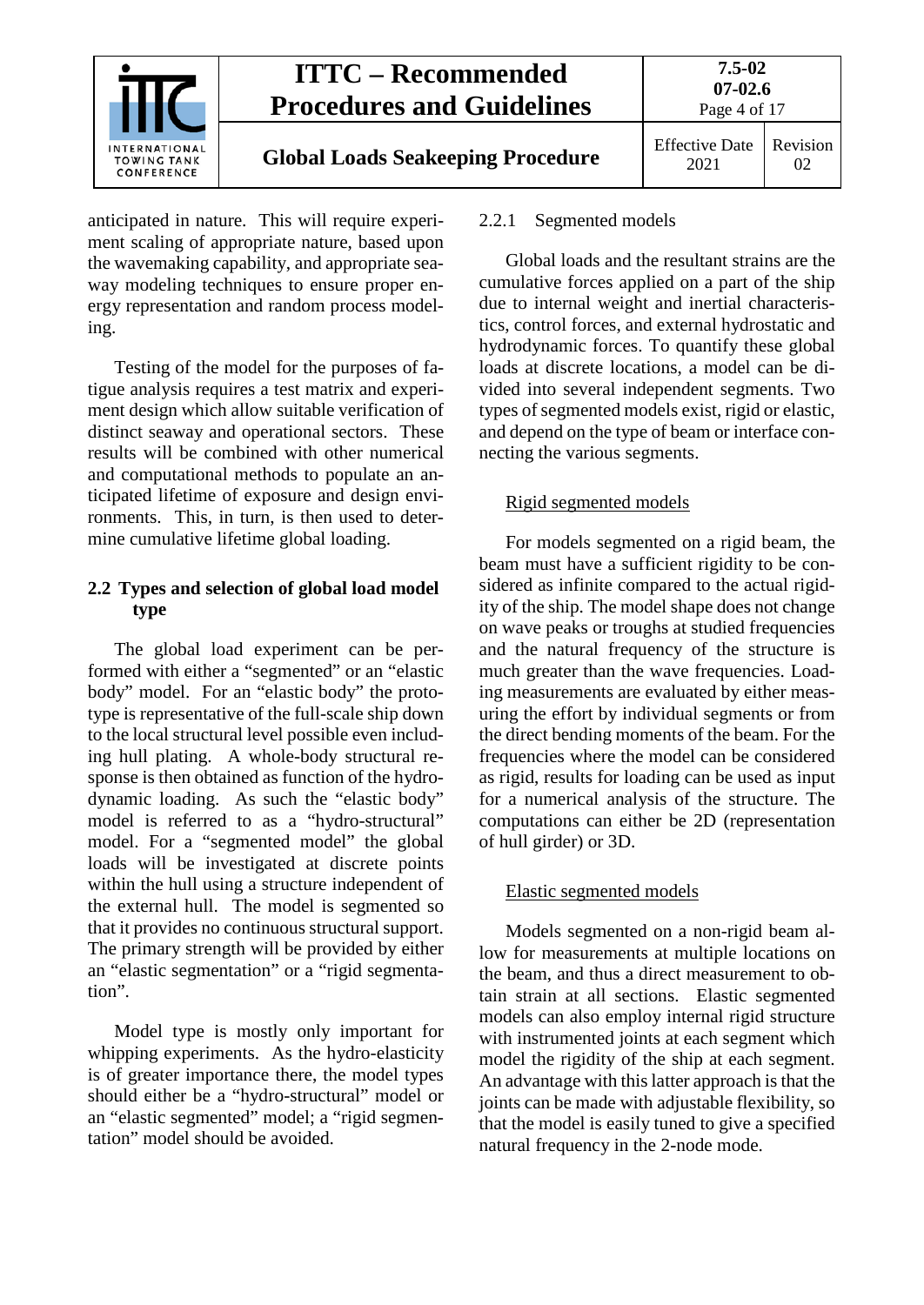

For all types of segmented models, each segment must have the same inertial properties as the corresponding segment in the real ship and typically the horizontal gap between the segments is around 5 to 10 mm. Ideally, the neutral axis of the backbone for the induced moments under investigation should match or be as close as possible to that of the real ship.

#### <span id="page-4-0"></span>2.2.2 Hydro-structural models

#### Hydro-structural models

Generally speaking, a hydro-structural model can be made to satisfy geometric similarity of the hull form, hydrodynamic similarity and structural similarity with regard to the global vertical bending and shearing forces, and hence it can be used to measure the bending moments at any cross section over the model length. This is a rather complex model which is difficult to manufacture, and such experiments have only been performed on a limited basis. Additionally, the types of materials required, polymer products, are not usually stable in the long term and can be subject to structural creep. The design and fabrication of hydro-structural models is costly and time consuming.

#### Hydro-structural model with backbone

To overcome the difficulties to manufacture the hydro-structural model, backbone can be used to adjust the bending rigidity. In the hydrostructure model with backbone, hull is made of soft material such as polyurethane foam to satisfy geometric similarity of the hull form. The hull surfaces are painted with soft elastic paint to prevent water saturation and crack. The rigidity of the hull itself is low and the structural similarity with regards to the hull-girder response to the hydrodynamic loads is adjusted by backbone. The rigidity and neutral axis of the model ship can be adjusted by designing backbone's longitudinal variation of sectional shape. Using the backbone, design of the model becomes much easier, cost to manufacture can be reduced, influence of property changes of polymer products due to ageing can be suppressed and structural creep of model ship can be avoided.

The advantage of the hydro-structural models to the segmented models is its gapless hull surface and continuous elastic deformation. Since there is no disturbance from the sealing of gaps, better hydrodynamic similarity can be expected.

#### <span id="page-4-1"></span>**2.3 Scaling laws and scale ratio selection**

The performance of global loads experiments follows the same Froude scaling laws as used for traditional seakeeping tests. The additional constraints are the scaling of structural similarity as decided upon in the experiment design. All structural similarity must be done within the confines of a geometrically and structurally suitable model. The internal structural components of the model must satisfy weight and volume restrictions, while trying to provide the targeted structural rigidity intended for modeling of the prototype ship.

The test facility capabilities, operational environment, and test objectives are the primary factors which will determine the scale ratio selection. The physical properties will be scaled according to the appropriate scaling factor. These scaling factors are summarized as the first eleven entries of [Table 1.](#page-5-1) Additional scaling factors are required for structural modeling and are presented in the lower portion of [Table 1.](#page-5-1)

The structural rigidity, modulus of elasticity, and section modulus all provide additional challenges with respect to satisfying scaling requirements. In those cases where structural scaling is not possible; corrections to measured strain and associated moments, torsions, and shears might be required.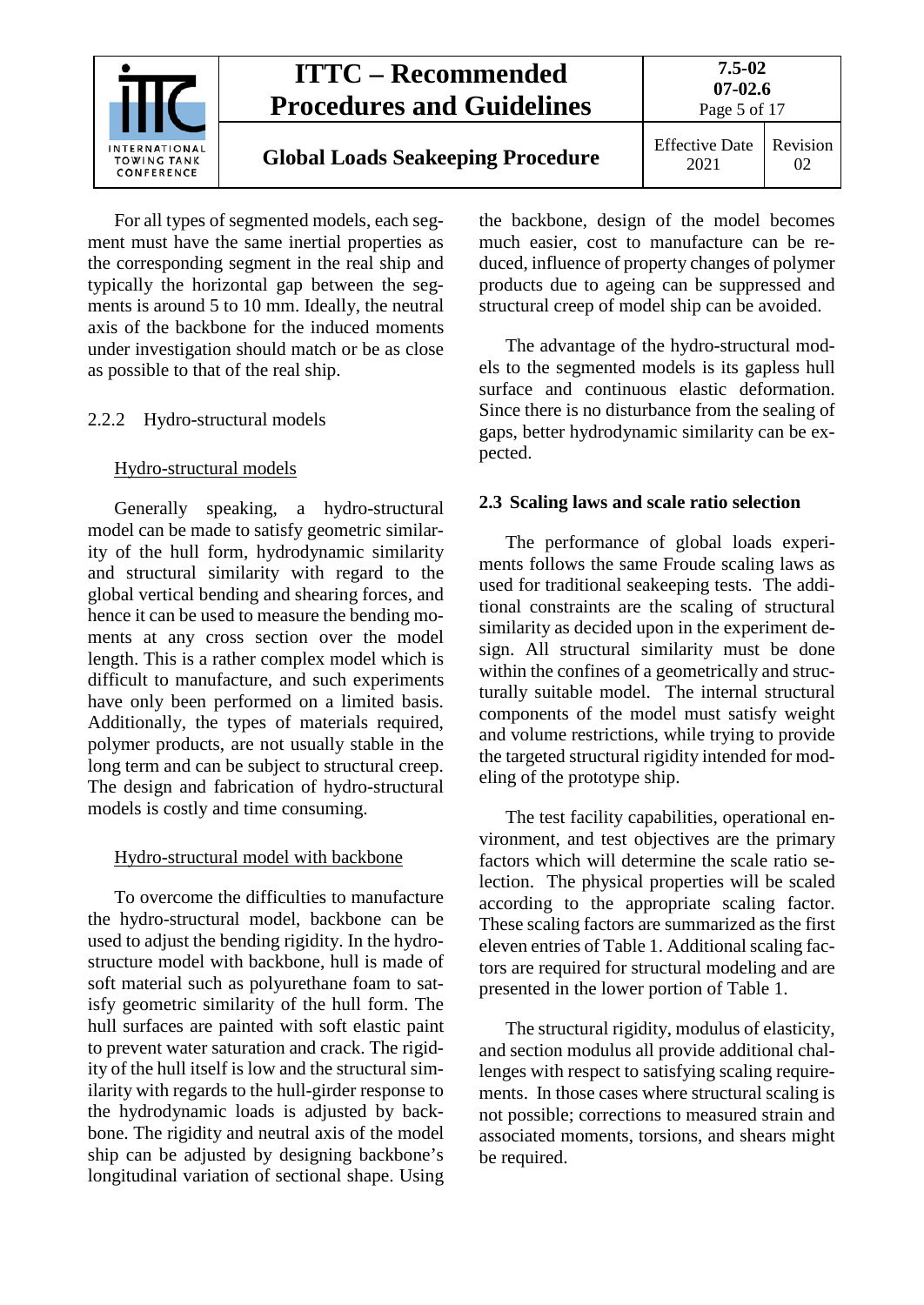

# **Global Loads Seakeeping Procedure** Effective Date

Other decisions as relates to scale selection are the weight and ballast challenges, and the type of propulsion and maneuvering required for the model. The model weight and ballast conditions must be obtainable on a total model and segment level. Each segment must satisfy its own weight and inertial characteristics. If it is a self-propelled model there must be suitable scale to allow for propulsion and powering components.

For a ship beam representation, the frequency of resonance is proportional to:

$$
\omega = \sqrt{\frac{EI}{\Delta l^3}}
$$

with *E*, the Young Modulus of the material, *I*, the moment of inertia of the girder, <sup>∆</sup> the displacement and *l*, the length of the girder.

Usually segmented models on elastic beams use a beam in the same material as full scale. Theoretically the scaling law is then  $\lambda^5$ . For many reasons (length of the beam, uncertainty on the Young's modulus, "sprung" effect, Achtarides 1983) it is difficult to obtain correctly scaled natural frequencies between the model and the real ship. That means that the model's natural frequency should be adjusted to a value estimated numerically from full scale data.

#### <span id="page-5-0"></span>**2.4 Model design**

Once the type of model is selected a design which integrates the needs within the model package is the most challenging part. Design of an "elastic ship model" is beyond the scope of this procedure. The design involves a detailed knowledge of the ship structure to be modeled, understanding of the detailed modeling and scaling laws, and the ability to design and build a model with thin plastic products and the proper load transference. Examples of an "elastic ship model" test for the SL-7 is provided by Rodd (1976).

<span id="page-5-1"></span>

|                   | Table 1. Ideal and Practical Scaling Ratios (Din- |
|-------------------|---------------------------------------------------|
| senbacher, 2010). |                                                   |

| L                                                                                                                                                                                                                                                    | Model                  |                                                                       |  |
|------------------------------------------------------------------------------------------------------------------------------------------------------------------------------------------------------------------------------------------------------|------------------------|-----------------------------------------------------------------------|--|
|                                                                                                                                                                                                                                                      |                        | Model                                                                 |  |
|                                                                                                                                                                                                                                                      | $L/\lambda$            | Lλ                                                                    |  |
| $\rho$                                                                                                                                                                                                                                               | $\rho/c$               | $\rho/c$                                                              |  |
| $\mathbf{t}$                                                                                                                                                                                                                                         |                        | $t/\lambda^{1/2}$                                                     |  |
| m                                                                                                                                                                                                                                                    | $m/c\lambda^3$         | $m/c\lambda^3$                                                        |  |
| v                                                                                                                                                                                                                                                    | $v/\lambda^{1/2}$      | $v/\lambda^{1/2}$                                                     |  |
| a                                                                                                                                                                                                                                                    | a                      | a                                                                     |  |
| F                                                                                                                                                                                                                                                    |                        | $\ensuremath{\text{F}}\xspace/\ensuremath{\text{c}}\xspace \lambda^3$ |  |
| л                                                                                                                                                                                                                                                    | Δ/cλ <sup>3</sup>      | Δ/cλ <sup>3</sup>                                                     |  |
| М                                                                                                                                                                                                                                                    | $M/c\lambda^4$         | $M/c\lambda^4$                                                        |  |
| p                                                                                                                                                                                                                                                    | $p/c\lambda$           | $p/c\lambda$                                                          |  |
| $\omega$                                                                                                                                                                                                                                             | $\omega \lambda^{1/2}$ | $\omega \lambda^{1/2}$                                                |  |
| EI                                                                                                                                                                                                                                                   | $E1/c\lambda^5$        | $EI/c\lambda^5$                                                       |  |
| KAG                                                                                                                                                                                                                                                  | $KAG/c\lambda^3$       | $KAG/c\lambda^3$                                                      |  |
| E                                                                                                                                                                                                                                                    | $E/c\lambda$           | E/e                                                                   |  |
|                                                                                                                                                                                                                                                      |                        |                                                                       |  |
| L                                                                                                                                                                                                                                                    | $L/\lambda^4$          | $Ie/c\lambda^5$                                                       |  |
| y                                                                                                                                                                                                                                                    | $y/\lambda$            | y/r                                                                   |  |
| Z.                                                                                                                                                                                                                                                   | $Z/\lambda^3$          | Zer/c $\lambda^5$                                                     |  |
| $\sigma$                                                                                                                                                                                                                                             | $\sigma/c\lambda$      | $\sigma \lambda$ er                                                   |  |
| Note:<br>$\lambda$ is the ratio of prototype to model length<br>c is the ratio of prototype to model water density<br>e is the ratio of prototype to model modulus of elasticity<br>r is the ratio of distances from neutral axis to outermost fiber |                        |                                                                       |  |
|                                                                                                                                                                                                                                                      |                        | $t/\lambda^{1/2}$<br>$\underline{F}/c\lambda^3$                       |  |

As discussed earlier, the design of a segmented model will have two decidedly different paths based upon whether it is an elastic or rigid segmented model. In either case the ballasting of each segment must satisfy the weight and inertial properties of concern for that section, and the overall hull weight and ballast conditions must be satisfied.

An elastic segmented model will require careful design of a backbone, internal truss, or connecting structure from knowing the strength and rigidity properties of the prototype. If an internal truss or connecting structures are used between segments then the connections should model, as closely as possible, the anticipated ship rigidity and damping at that point. The natural frequencies and achieved modal shapes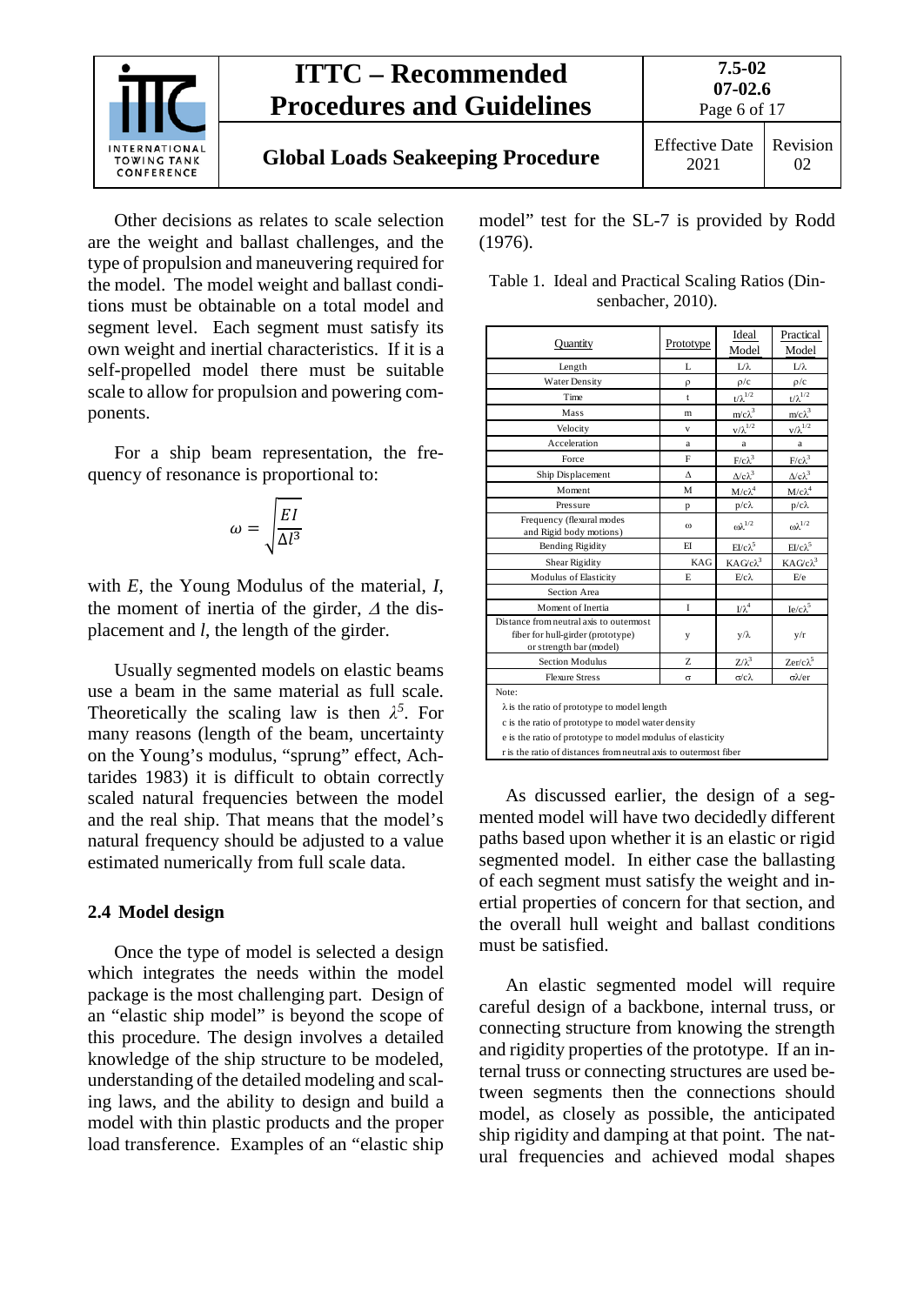

should also be used to evaluate the correct structural modelling.



<span id="page-6-0"></span>Figure 1. Elastic Segmented Model with Internal Backbone Beam (Miyake, 2009).



<span id="page-6-1"></span>Figure 2. Segmented Elastic Model with Transducers at Segments (Wu, 2010).

The backbone must be designed with variable beam properties, to at a minimum, satisfy the variations at the stations. The variation of the backbone rigidity beyond the segment level allows further strain measurement at intermediate longitudinal locations. Examples of elastic segmented models are provided in [Figure 1](#page-6-0) and [Fig](#page-6-1)[ure 2.](#page-6-1)

A rigid segmented model will also require a design which meets geometrical and physical inertial characteristics. A rigid segmented model

can incorporate either a very rigid backbone or internal truss, or instrumented rigid joint connections along the segmented plane.

Design of the hydro-structural model with backbone is similar to that of the segmented model. First, the rigidity of soft hull is calculated based on the section shape of the model hull and Young's Modulus of hull material. If it is not clear, material testing is conducted to measure it.



#### Figure 3. Hydro-structural model with backbone (Houtani, 2016).

Next, the backbone's longitudinal variation of rigidity, location of neutral axis and the installation height from the keel is designed to satisfy structural similarity of entire model. In the soft hull, rigid bulkheads are installed to connect the hull and the backbone tightly to come together as a single beam. Example of hydro-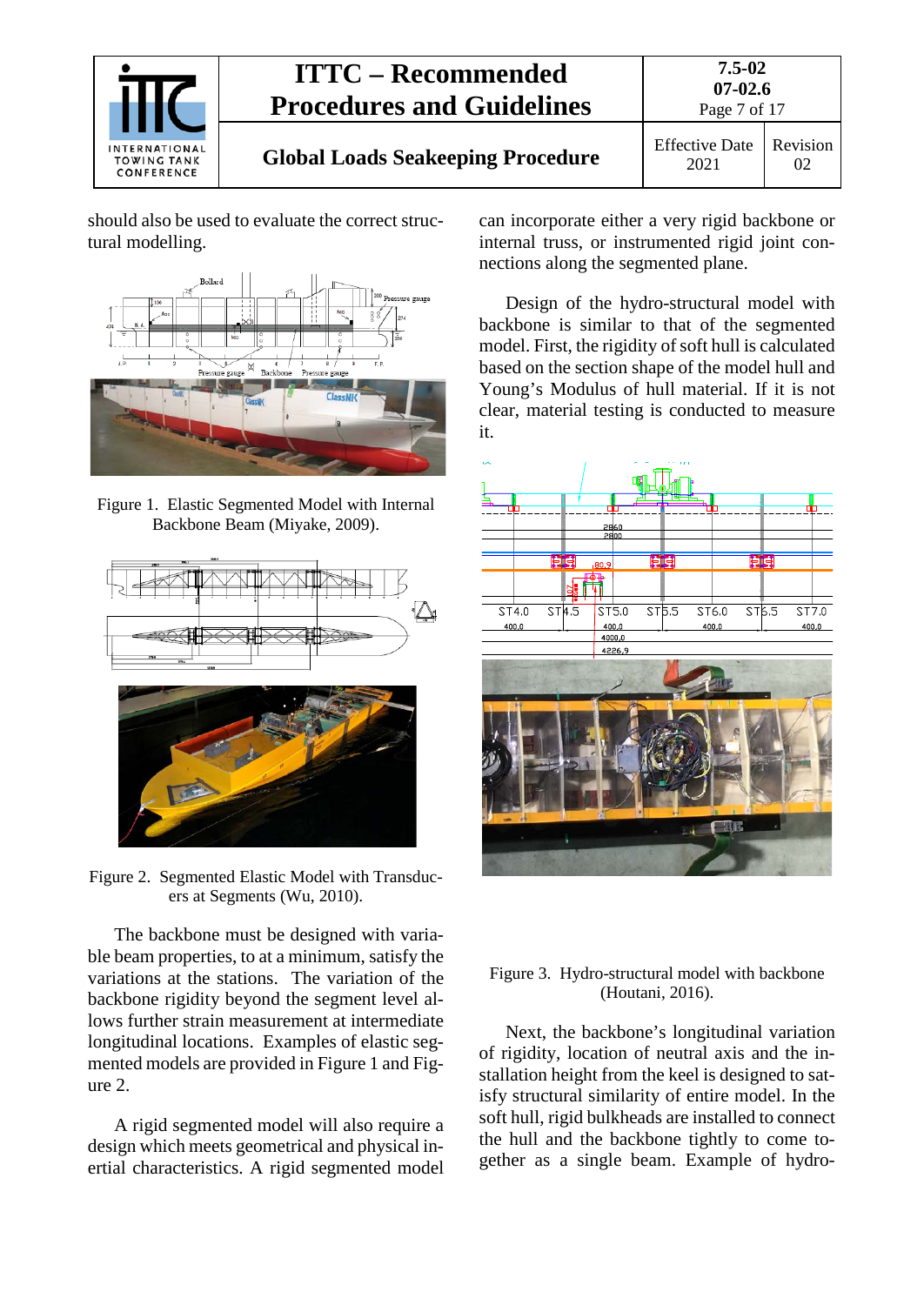

**7.5-02**

structural model with backbone is provided in Figure 3.

## <span id="page-7-0"></span>**2.5 Design, fabrication, and instrumentation of structure for segmented model**

For the segmented model there is an instrumented structure which is used to provide the hull structure. This structure can be either "elastic" or "rigid". "Elastic segmented" structure modelling will allow hull rotation and longitudinal and transverse bending relative to the wave environment. Hence the design must try to model the rigidity of the ship hull.

This requires some knowledge of the ship rigidity along the length of the ship. If the ship design itself is immature, then structural characteristics typical of the ship class may be used.

 The backbone is typically constructed from aluminium due to weight and ease of fabrication. However, more rigid metals might be more suitable for more rigid, heavier ships. The backbone is often built with varying cross-section to model the ships varied rigidity with respect to longitudinal location. This can be done by altering the flange thickness of the beam. Other materials can be used, but aluminium typically is easy to work with, is less costly, and provides a larger cross-section for model attachment.

Whenever possible the backbone should be designed and located so that the bending neutral axis of the backbone corresponds to the neutral axis of the ship. With respect to torsional vibrations the shear center is important, however very difficult to obtain, since for open sections the shear center might be below the hull.

At the location of the segments the beam is outfitted with strain gages to monitor the primary forces and moments of concern. Examples of possible strain gage instrumentation on an internal elastic H-beam backbone are provided in [Figure 4](#page-7-1). The relationship between backbone

strain and global loads is determined by force and moment calibration prior to testing. If there are cross talk terms this can be resolved with a calibration matrix, which takes into account any cross talk components.



<span id="page-7-1"></span>Figure 4. Possible Strain Gage Measurement for Internal Elastic Strength Bar (Dinsenbacher, 2010).

The other type of "elastic segmented" model involves the use of instrumented flexible connections at the segment break as shown in [Fig](#page-8-1)[ure 5](#page-8-1). If possible, the flexible connections should have the same structural damping as the ship hull at that segment break in the hull. In some cases, the damping/rigidity can be adjusted dependent upon the mechanical arrangements. At a minimum, the degree of damping should be at the same order of magnitude as the ship structure. The moment and shear can be measured via force transducer at each connection point between the segments. With the right solution method and number of determinant measurements the global forces at the segment break can be defined.

The other form of a segmented model involves the use of a "rigid" structure. This involves either the use of a rigid instrumented connection between rigid hull segments, or a very rigid beam where load transducers between the segments and the rigid structure define the cumulative force and moment acting from that particular segment.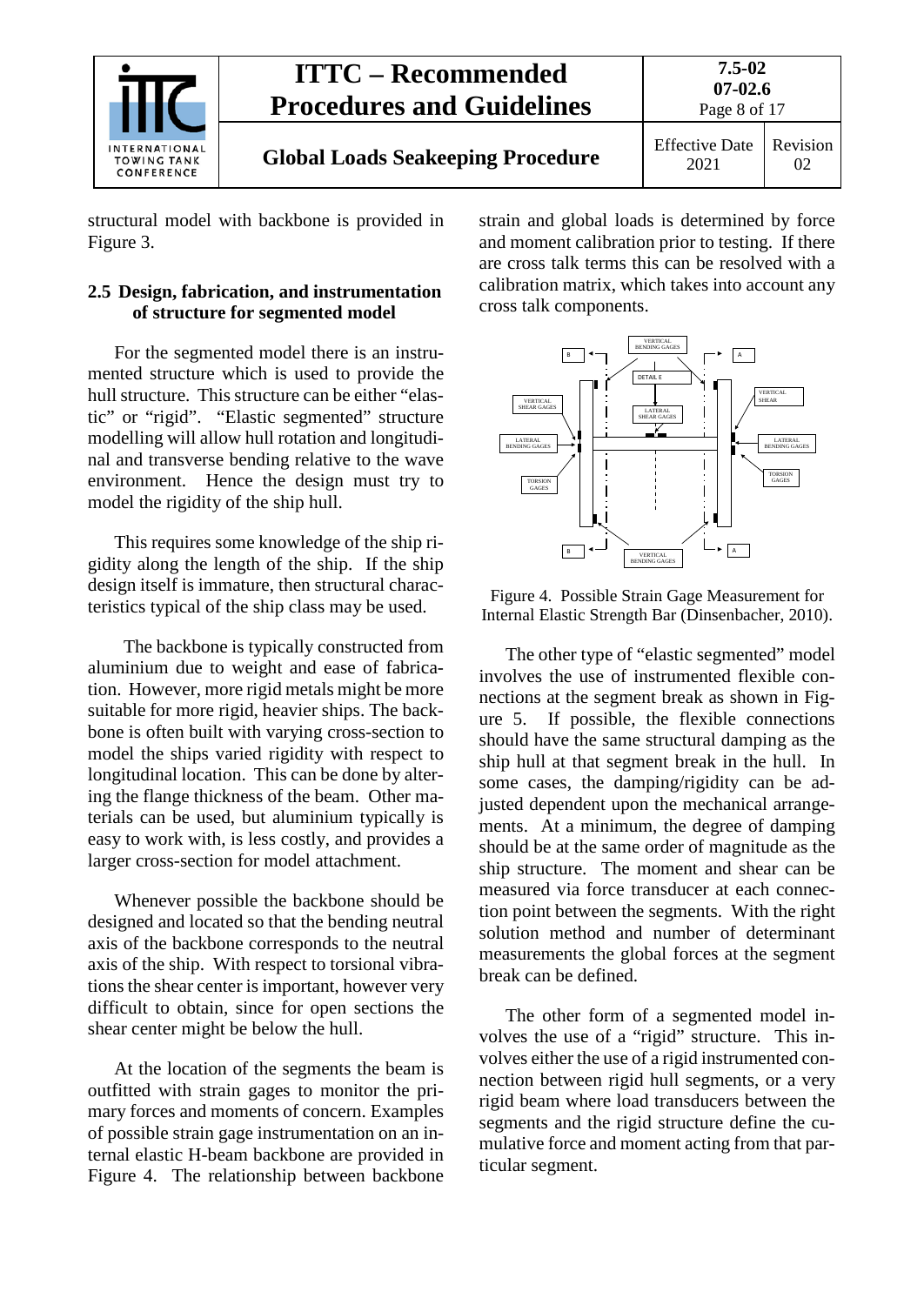

# **Global Loads Seakeeping Procedure** Effective Date



<span id="page-8-1"></span>Figure 5. Instrumented Flexible Connections for Non-Backbone Elastic Segmented Model (Drummen, 2007).

In all cases the inertia of the structure will need to be accounted for both as a contributor to the segment inertia as well as the overall hull inertia. This will require a very thorough treatment of weight and locations for the structural components.

In all cases of load instrumentation, you are not really measuring the load directly, but rather the reaction to loads. Even if load transducers are calibrated independently, the overall force from a segment should be verified in situ with independent application of force and force couples about the segment locations.

#### <span id="page-8-0"></span>**2.6 Model Segmentation**

For models which are segmented, the segmentation is selected based upon the primary modes of structural deformation to be studied. Wu et al. (2012) investigated how well a segmented model with flexible joints can represent a full-scale vessel regarding the slamming-induced whipping responses in the vertical bending moments (VBMs). They concluded that a three-joint model can sufficiently represent the full-scale vessel in this case.

Using more flexible joints implies additional efforts and cost in the construction of the model but will not necessarily give better results if the hydro elastic effects come mainly from the first vertical 2-node flexible mode. They also concluded that hydro elastic effects in VBM are not sensitive to the stiffness distribution among the flexible joints in a 3-joint segmented model. Therefore, one can apply the same joint stiffness when adjusting the model to achieve the targeted natural frequency of the first flexible mode.

Thinner cross-sections at the bow, and steering and propulsive needs at the stern will require longer sections for the bow and stern as shown in [Figure 1](#page-6-0) and [Figure 6](#page-8-2)



<span id="page-8-2"></span>Figure 6. Example Segmentation Spacing (Dinsenbacher, 2010).

The segment gap spacing is usually 5 to 10 mm in width. A dental quality latex is placed along the segment gap completely around any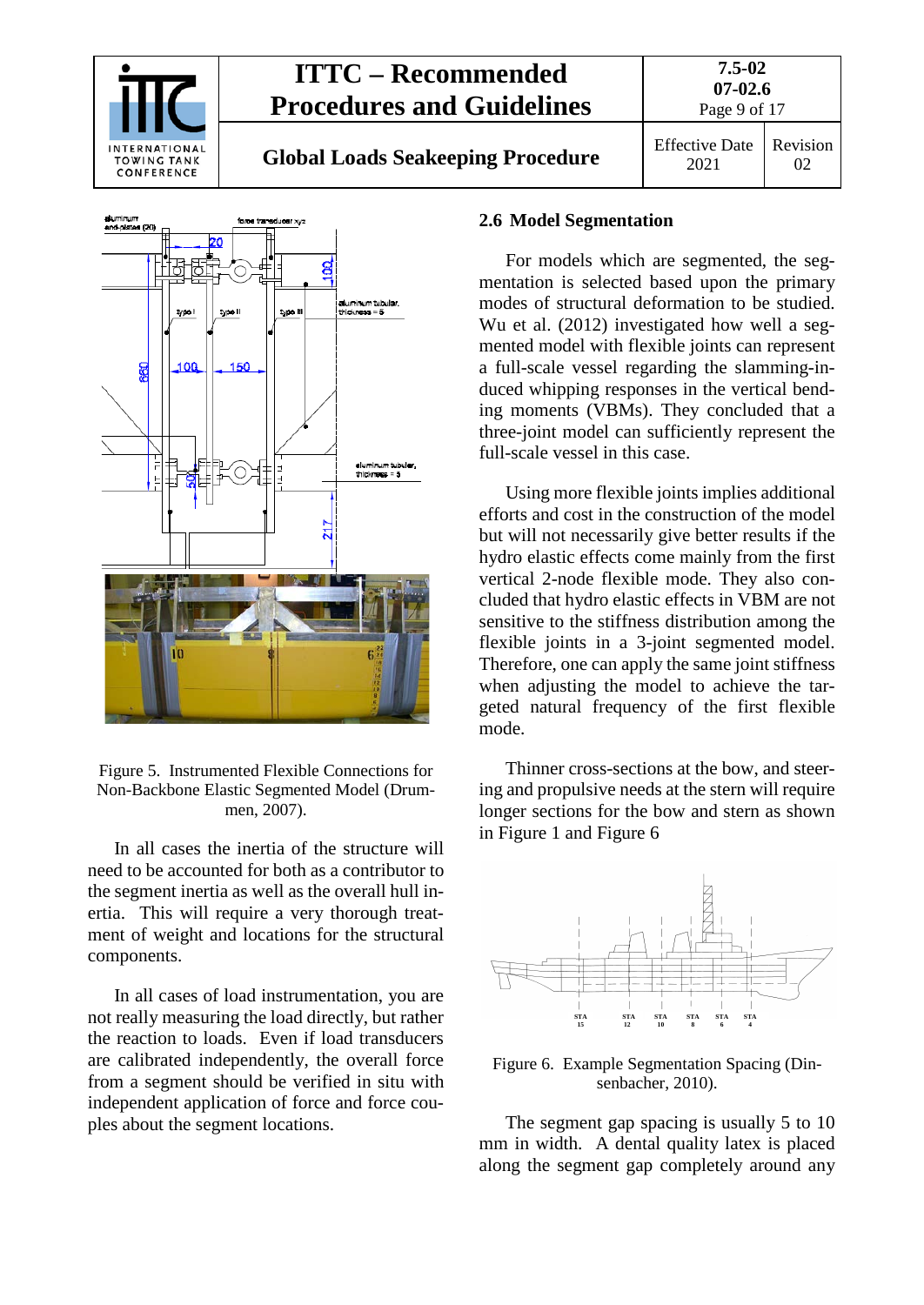

water sealed interface. The latex provides a watertight pliable connection as shown in [Figure 7.](#page-9-1) The latex seal is indented slightly in toward the hull so that the external hull shape is minimally affected.



Figure 7. Example of Segment Sealant (Hayden, 2009).

<span id="page-9-1"></span>Usually only the first longitudinal mode is experimentally simulated (sometimes the second). As a matter of scale, it is not possible to simulate the response of the structure on local modes or on combinations of modes which are sometimes identified at full scale.

When choosing the segment layout, the representation of the deformed mode shape of a real continuous hull structure by a segmented model composed of a finite number of segments should be considered. This point should be studied numerically, even with simple 2D girder representation. Comparison between segmented mode shape and numerical estimation of the full-scale mode shape should be performed in order to check the validity of the model design and segmentation.

Elastic segmented experiments are performed to determine a response on one or more specific modes, it is thus mandatory to identify the structural damping of the tested structures. Even if the damping at full scale is unknown, experimentally the structural damping should be measured. Kapsenberg (2002) notes that if a succession of impacts is observed, the structural damping is important, especially when a second impact is considered. The response to the second impact can be increased or decreased then by the effect of the first impact which is not totally damped. Damping will have a major effect on the assessment of whipping and springing responses.

### <span id="page-9-0"></span>**2.7 Design and fabrication of hydro-structural model with backbone**

The hull of the hydro-elastic model with backbone is made of soft materials such as polyurethane foam and smoothly formed to satisfy geometric similarity to the full-scale ship. Since the Young's Modulus of polyurethane foam is very small, about  $2 \times 10^7$  N/m<sup>2</sup>, the model hull must be thick enough to keep transverse strength to the hydro-static and hydro-dynamic pressure. Number and location of the bulkheads is another important design factor to keep transverse strength. The hull surfaces of both outside and inside are painted with elastic paint to prevent water saturation and crack. Usually, Young's Modulus of the paint is higher than that of base material and rigidity increase due to the paint should be counted to estimate total rigidity of the hull. After the hull is fabricated, its rigidity is roughly measured by three points bending test to check the order of the rigidity.

Even with the thick hull, longitudinal rigidity of the hull itself is still low and the structural similarity with regard to the longitudinal hullgirder response to the hydrodynamic loads is adjusted by backbone. The rigidity and location of the neutral axis of the model ship is adjusted by backbone's longitudinal variation of sectional shape and the installation height from the keel. H section aluminum beam is popularly used for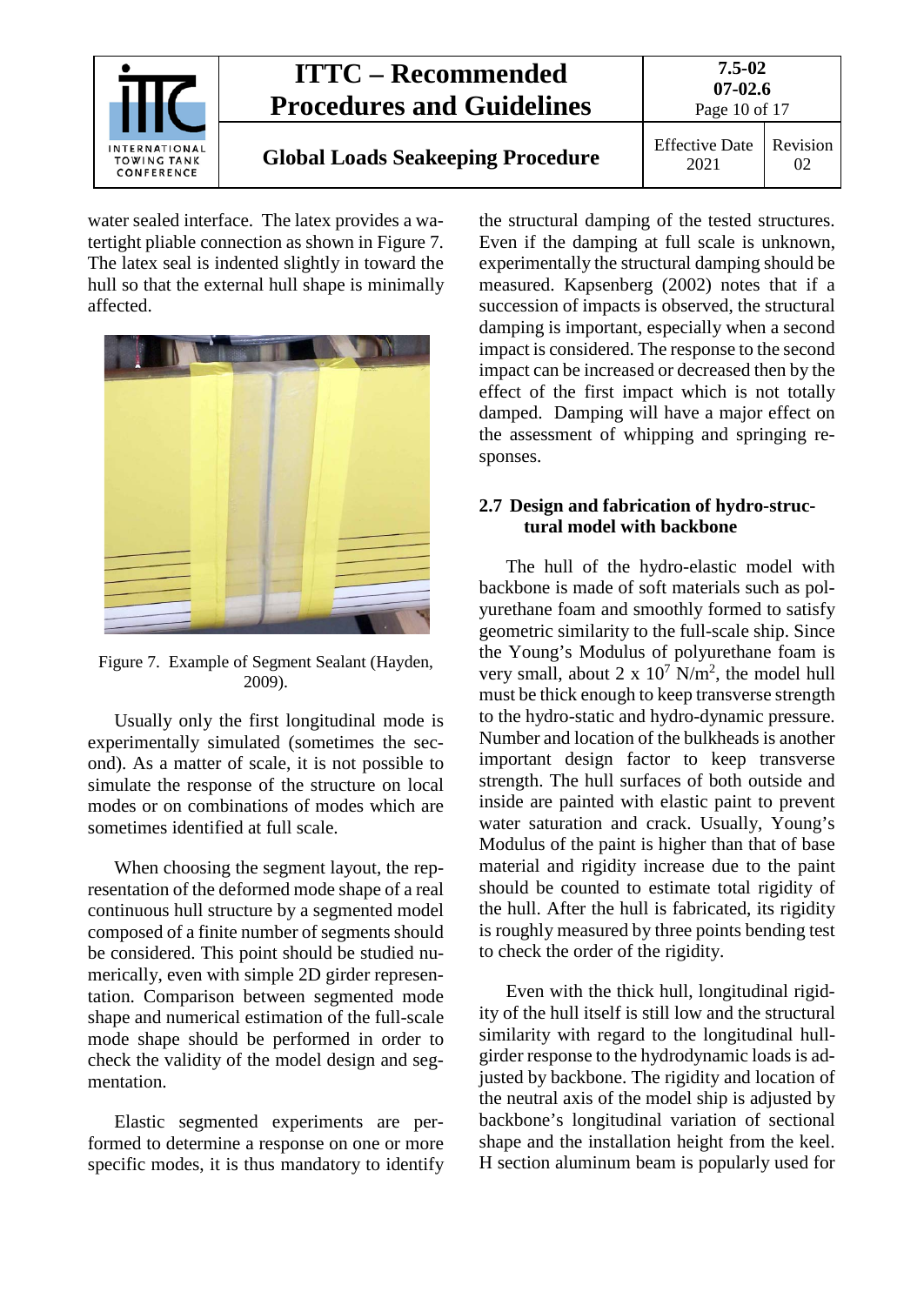

# **Global Loads Seakeeping Procedure** Effective Date

**07-02.6** Page 11 of 17 Revision

**7.5-02**

2021  $02$ 

the backbone. The flange of the beam is trimmed to vary the section shape.

The backbone is connected to the rigid bulkheads tightly to transfer hydro-dynamic loads on the hull to the backbone. After the backbone is installed, the model is loaded in the trimming tank, and natural frequencies are measured by hammering test. If the measured frequency of the lowest mode disagrees with the design frequency, backbone is re-trimmed until the design frequency is achieved.

Strain gauges are attached to the backbone to measure the longitudinal hull-girder responses of the model ship to the incident waves. Calibration constants are determined by three points bending test of the hull with backbone. The location of strain gauge is not restricted but just on the bulkhead is not recommended.

## <span id="page-10-0"></span>**2.8 Powering and Steering**

The powering of the model should be done in such a way as to minimize application of thrust and a moment on any one section of the segmented model. This can be done through appropriate use of gear boxes, flexible joints, timing belts and other mechanical rigging arrangements. The ideal arrangement is to channel the thrust into the longitudinal line of the strength bar or truss. The goal is to ensure that the thrust does not exert a longitudinal moment onto the strength bar. In the case of waterjets this is not possible and at a minimum the waterjets should have the same geometric location as full-scale waterjets. Calm water non-zero speed runs can determine the thrust effects on measured loads.

The steering should be performed with an autopilot algorithm if possible so that the algorithm can be transferred across to simulation efforts. If manual steering is required steering should be minimized to just that required to keep the model on heading. The steering from either method should be minimized (or linear) as much

as possible during the collection of data. Ultimately the steering forces will introduce a side force to the affected segment and in some cases can introduce some elements of roll and acceleration. The steering motions and forces can be estimated by performing some modified small angle zig-zag maneuvers which might be typical of the rudder and heading variations anticipated during a seakeeping heading run.

## <span id="page-10-1"></span>**2.9 Instrumentation**

The instrumentation should be sufficient and appropriate to measure all components of concern for a global loads experiment. Due to the nature of a global load elastic model, there can be a greater variation in accelerations, angular displacements, and angular rates between the locations on the model being tested as compared to a rigid model. Due to model flex, it is possible to have varying angles of absolute roll and pitch for the ship. In an ideal world with unlimited funds a high precision 6-axis measurement device would be placed in each segment. Then the relative pitch and roll between segments could serve as a check on angular hull rotation as noted from the structure. In most cases the accuracy and cost required for such a comparison is not reasonable or obtainable.

Instruments can be attached to the rigid strength beam or rigid hull points. Accelerometers should be located at pre-determined points of interest. However, the instruments should be mounted away from any flexure points that might affect movement of the beam.

In addition to the regular seakeeping motions any parameters which effect loading on the hull should be collected. If reasonable the loads from the propulsion and steerage should be documented. If there are sidehulls the loads induced from the side hull acting on the main hull should be instrumented and collected. A more detailed summary of the parameters to be collected are provided in Section 3.1.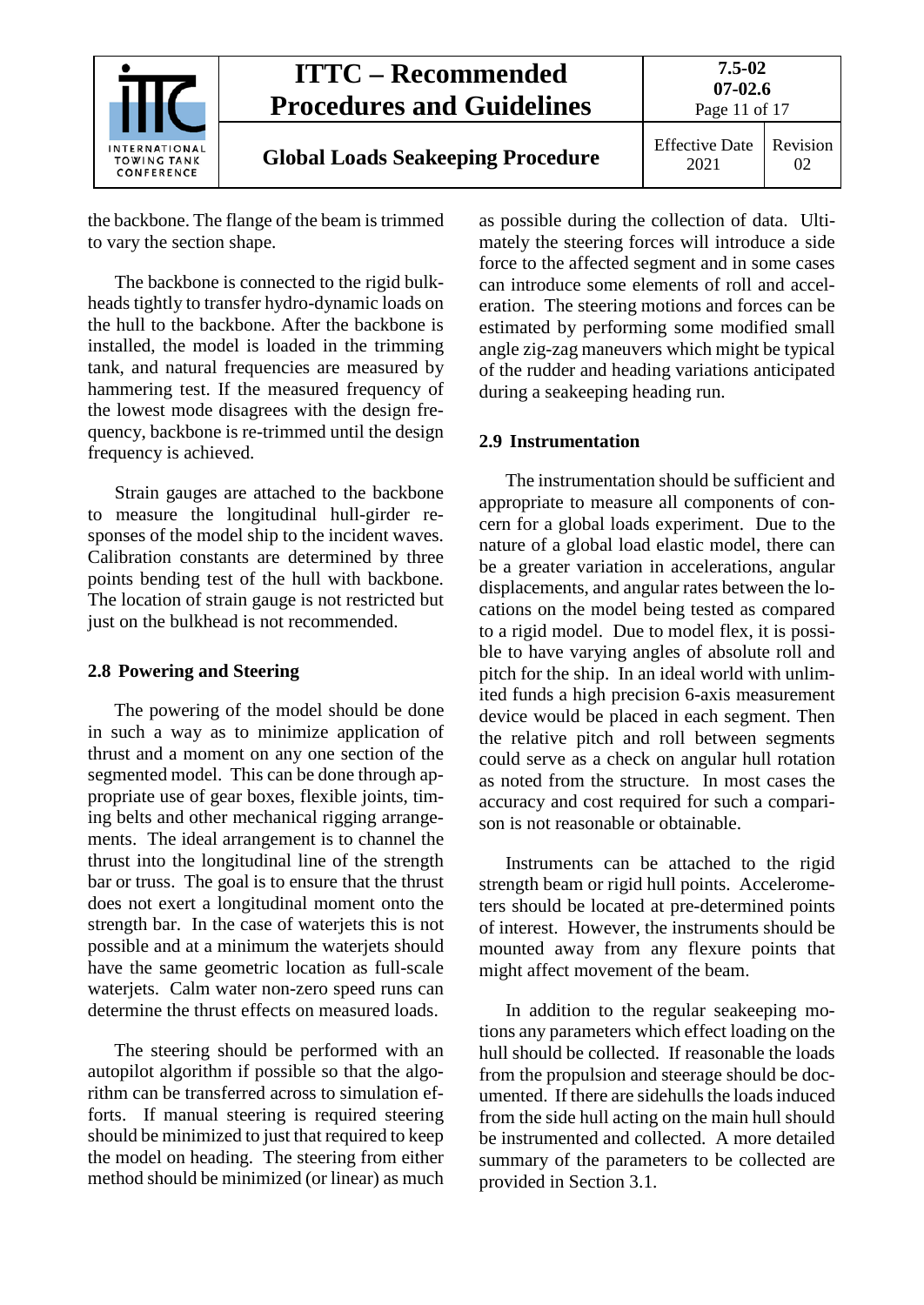

Part of the experiment design will be to ensure that data are collected at a sufficient rate to fully evaluate frequency content and measure maximum values. This concept is demonstrated by [Figure 8.](#page-11-0) For global loads the loading will typically be cyclical in nature. Hence if the natural frequency of the "elastic" structure is known, then a sample rate adequate to minimize the error when collecting load cycles should be appropriate. A sample rate which provides a minimum of ten data points per cycle is recommended as shown in [Figure 8-](#page-11-0)a.



<span id="page-11-0"></span>Figure 8. Examples of Loading Time Histories as Relates to Required Sample Rates (Dinsenbacher, 2010).

For impulse loads, as might occur during slamming events, the collection rate should be sufficient to capture rise time and impulse maxima as approximated by the triangular loading of [Figure 8-](#page-11-0)b. The collection rate should be selected to minimize the error when the data is not collected exactly at the loading peak. Dinsenbacher (2010) provides guidance for collection rates in order to collect slam events at both model and full scale.

The sample rates can be pre-calculate knowing frequencies of excitation, but in many cases the collection rates are set based upon prior knowledge and system capabilities. Given the high acquisition capabilities of modern collection systems, many collections are performed at much higher rates than needed and then parsed or filtered to create a lower effective sample rate.

Often when measuring global loads it is informative, and in some cases necessary, to also measure secondary loads to aid in the interpretation of the global loads. In some cases, the secondary loads are measured with pressure sensor grids. However, this method of secondary load measurement requires a rather large number of transducers and interpolation techniques to derive the pressure distribution. The preferred method for secondary load measurement uses slam panels and grillages as shown in [Fig](#page-11-1)[ure](#page-11-1) 9. The panels and grillages are normally designed to represent hull plate and stringer geometries present on the hull.



<span id="page-11-1"></span>Figure 9. Example of Panel and Grillage Sensors (Dinsenbacher, 2010).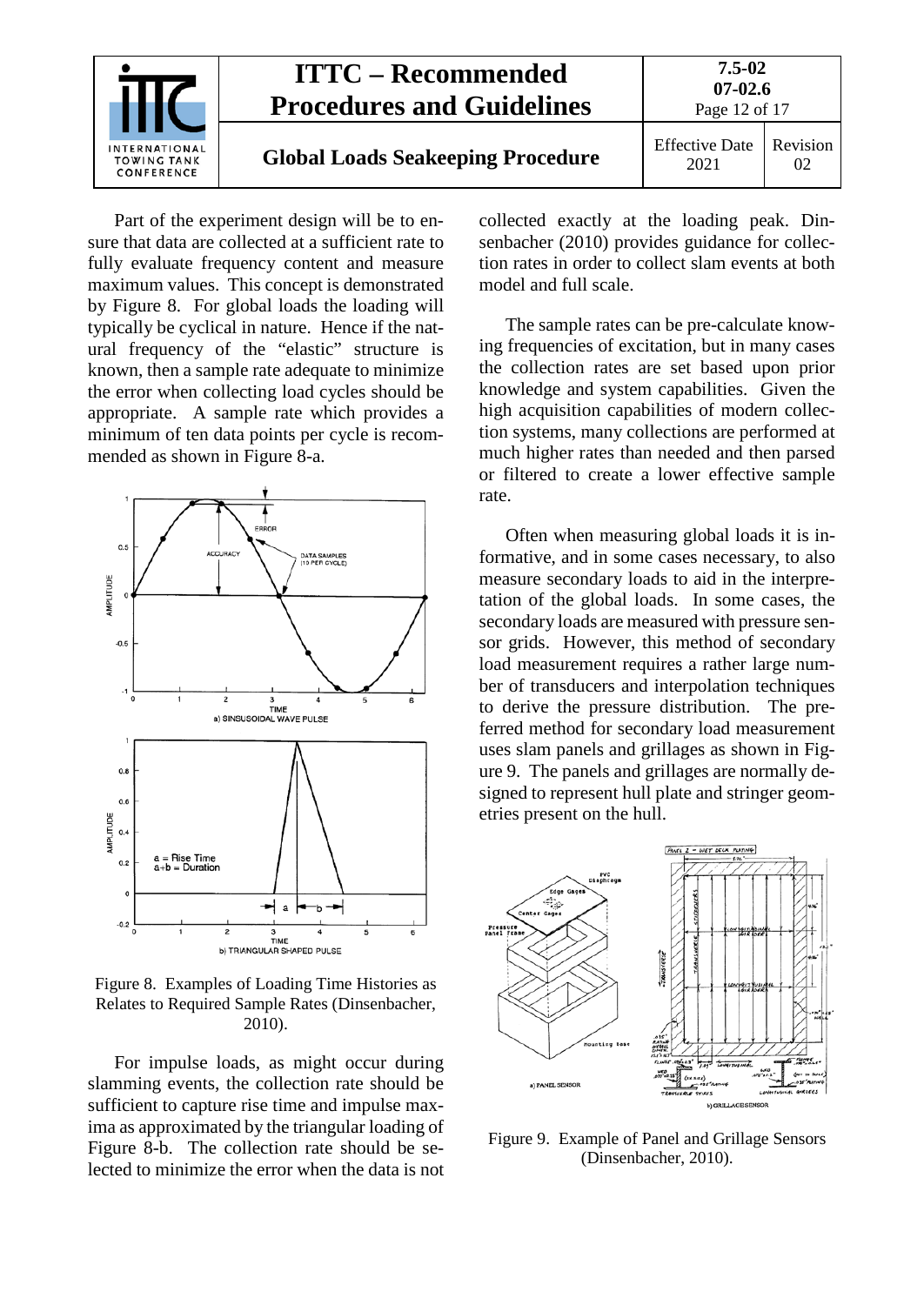

The panel and grillage sensors provide a better method for getting a more accurate secondary design load. Dinsenbacher (2010) provides some rather detailed information for panel and grillage design.

### <span id="page-12-0"></span>**2.10Test Program**

The test program is designed based upon the program objectives. The wave environment and the type of runs will be based on the needs developed by the test objectives. At a minimum there is a need for calm water runs at zero speed and at the speeds to be used for testing. Calm water data can be used to note hog and sag of the model at constant speed. Roll decay and maneuvers required for testing will help to quantify the measured loads from the model operating without waves. These runs can be used when interpreting the loads measured when operating in waves. With respect to regular wave and irregular wave testing, the guidance provided by the Seakeeping Experiments ITTC Procedure 7.5- 02-07-02.1 is also applicable to global loads testing when defining the environment for testing.

If the test program is designed to support numerical simulations, then particular care should be taken to provide 6-DOF motions or accelerations. External propulsive and steering forces should also be characterized. Initial test conditions should be controlled and documented for best correlation.

Regular waves provide the easiest comparison to simulations and to aid in the development of transfer functions. With proper wave elevation measurements relative to the model the phase angle of the loading relative to the wave can be determined. Wavelength (*λ*) to ship length (*L*) ratios of 0.5 to 2.0 should be investigated. A wave steepness ratio of  $1/50$  ( $H/\lambda$ ) is recommended for good linear results, however steeper waves should be considered for specific resonant and critical loading frequencies. Various headings from head to following should be considered, and speeds chosen should be based upon heading and operational scenarios.

Irregular wave tests should be performed to determine unknown resonance, obtain response amplitude operators, and provide time series data suitable for deriving long term statistics. The sea state and spectral shape to be modeled for testing is dependent upon anticipated operability requirements and load concerns. As with regular waves a range of speeds and heading should be investigated to identify response and operability concerns. Head, beam, and following headings should be performed at a minimum to provide motions which might be singularly based upon a co-linear versus orthogonal motions input. However oblique (bow) headings tend to provide a more realistic operational heading, and in some cases can provide the greatest loading, particularly with respect to torsion.

Other tests to consider are short crested seas where the water surface profile can sometimes provide a more severe loading on the hull. If short crested seas are to be considered than there will need to be sufficient definition of the target seaway and measurement of the generated seaway to verify proper modeling. This is normally defined and documented by specifying the spreading distribution of the short-crested seaway.

Other testing to be considered is the collection of long total run times to verify long term estimated maxima of global loads. This is accomplished by testing for extended periods of time. For most basins this means the assimilation of individual basin passes. It is important to ensure that wavemaker repeat sequences of irregular waves are not of concern for random stochastic testing. In the event that design extreme wave conditions are known, then the design of a deterministic extreme seaway for testing might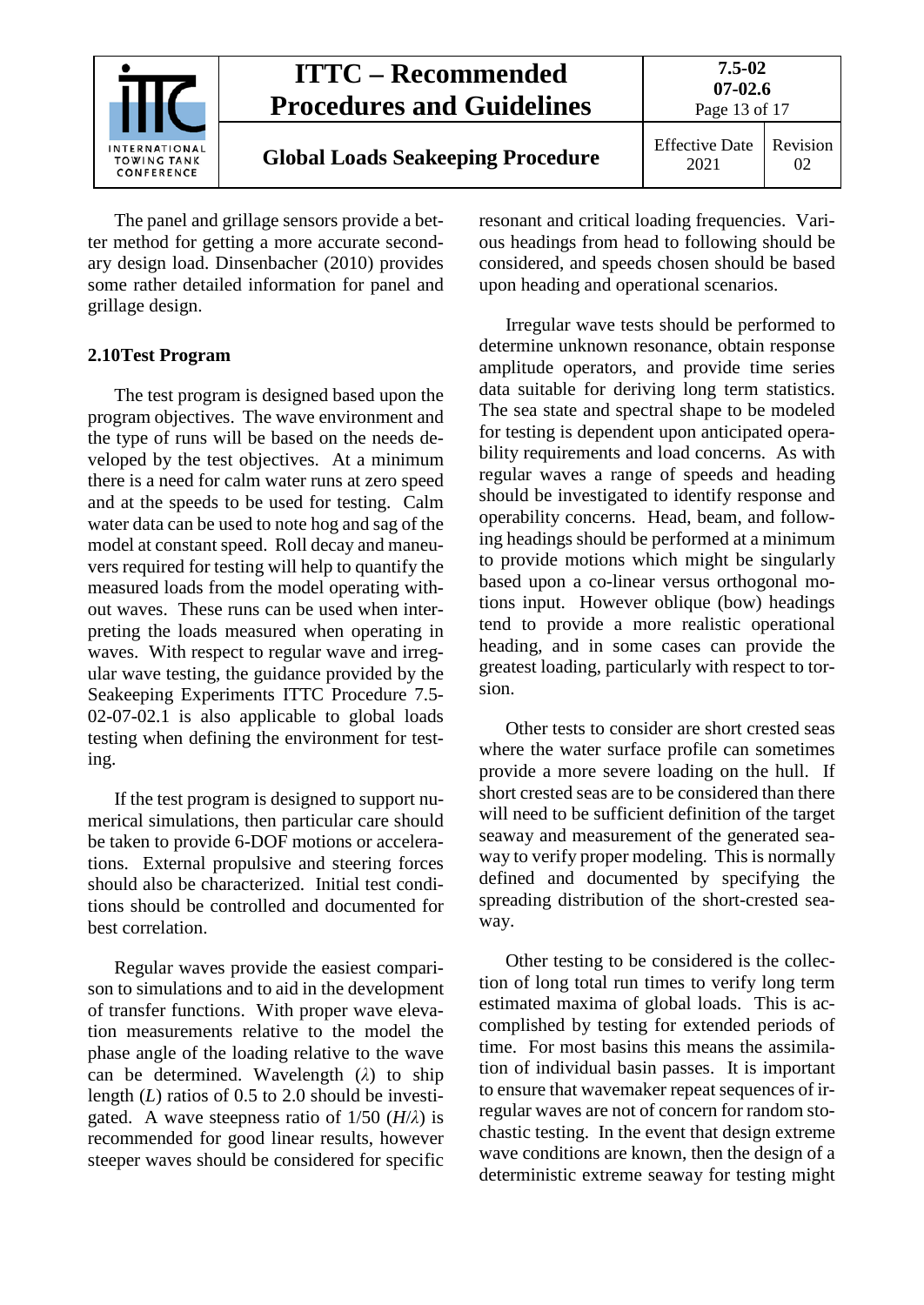

be more suitable if this can be obtained in the test facility.

#### <span id="page-13-0"></span>**2.11Data Analysis**

Data analysis for global loads testing centers about the effort to discern global loads information from measured strains, loads, and moments measured with the various instrumented structure. In many cases post acquisition calculations must be performed to calculate forces and moments. In some cases, calibration matrices must be applied to address cross-talk and interrelation amongst measured structural response. Additionally, there is also the need to separate structurally measured responses into lower frequency global hull responses as compared to higher frequency whipping and structural responses which might be present. These types of analysis and filtering are typically performed in the time domain at each time step of collected data. The low and high frequency responses can typically be separated with digital filtering, or if planned appropriately the recording of the analog channels at various stages of filtering. An example of the results of this approach is presented in [Figure 10.](#page-13-2) All of these methods assume data collection has been performed at sufficiently high rates to collect all phenomena of interest.

Once the measured responses are divided into the frequencies of concern, the analysis will deviate for the two type of responses. Primary statistics, histograms, spectral analysis, and response amplitude operators can be calculated for the low frequency global components.

The short duration slamming responses will need to be analyzed with temporal analysis to determine rise time and duration of slam events. The whipping and springing motions will need to be analyzed to determine resonance and damping. Weibull and extreme value analysis can be performed on measured response event distributions and response time histories to calculate future probability and magnitudes of extremes.



<span id="page-13-2"></span>Figure 10. Example of Analysis to Filter and Arrive at First Mode and Whipping Responses (Dinsenbacher, 2010).

#### <span id="page-13-1"></span>**2.12Data Presentation**

The structural data can be presented either as full scale values required for design, or as dimensionless values more suitable for comparison to other designs and computational approaches. Model scale values can be used as a way of visualizing and interpreting the results early on in the experiment, but ultimately most global loads results are needed at a level beyond this early analysis. The global loads data must be taken from the measurement level of strain and transducers values to overall hull loads such as shear, moment, and torsion which are required in the hull design. These overall design loads can then be made non-dimensional using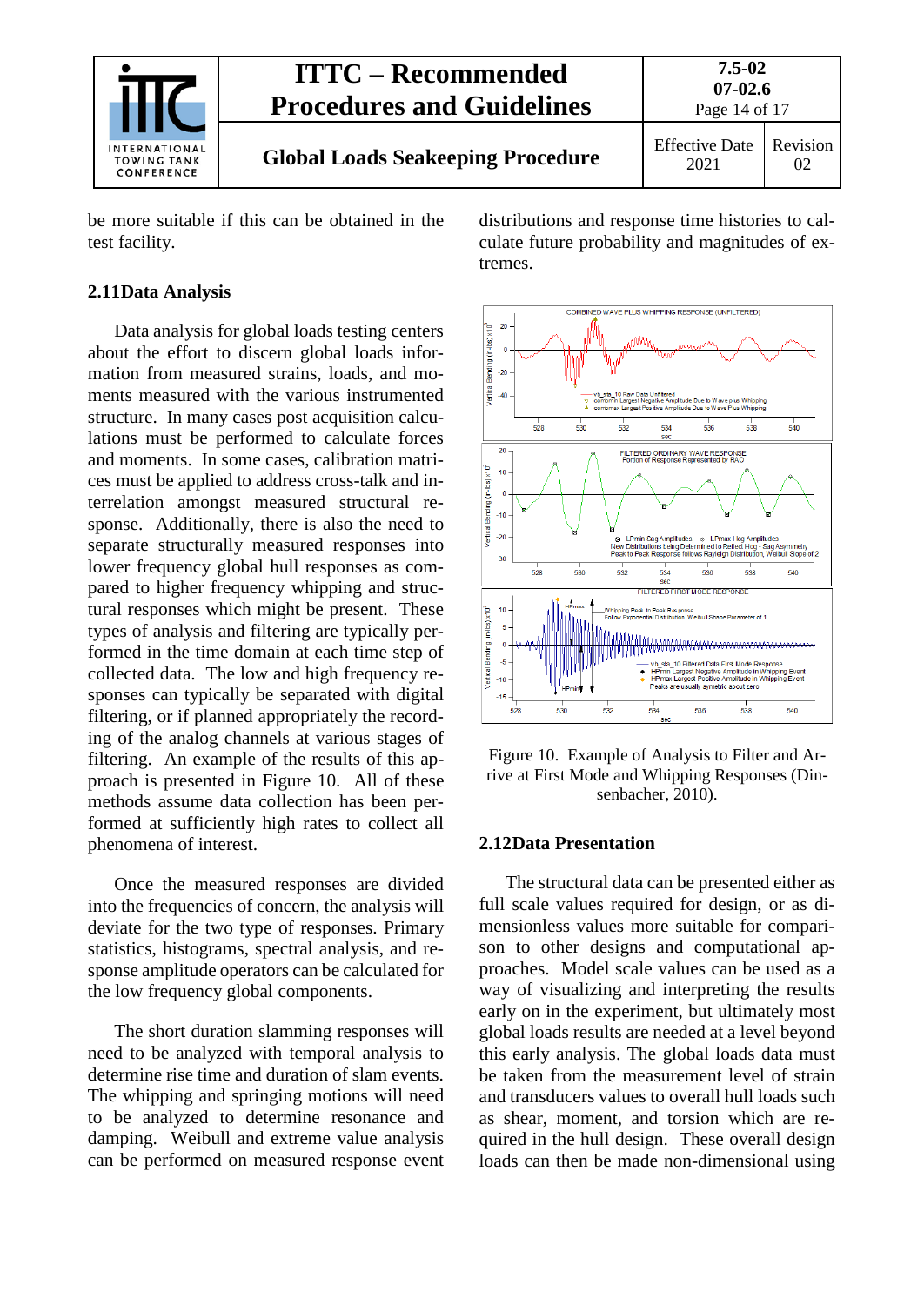

the representation provided by Dinsenbacher (2010) in [Table 2.](#page-14-3)

These results can then be presented as operational cyclical loads (i.e. for fatigue analysis) or anticipated maximum values anticipated based upon seaway conditions, heading, and speed. Extreme value theory and other lifetime design statistics can also be applied to establish the maximum load which should be used in the ship design.

<span id="page-14-3"></span>Table 2. Dimensionless Representation of Key Parameters (Dinsenbacher, 2010).

| <b>QUANTITY</b>                                                                                                                                                           | <b>DIMENSIONLESS COEFFICIENT</b>                                                                                                                                                                                                                                                                                                |  |
|---------------------------------------------------------------------------------------------------------------------------------------------------------------------------|---------------------------------------------------------------------------------------------------------------------------------------------------------------------------------------------------------------------------------------------------------------------------------------------------------------------------------|--|
| Bending Moment $(M)$                                                                                                                                                      |                                                                                                                                                                                                                                                                                                                                 |  |
| Shear Force $(V)$                                                                                                                                                         | $\begin{split} C_M=&\frac{M}{h_W\rho g L_S^2 B}=\frac{\sqrt{RAO_M}}{\rho g L_S^2 B}\\ C_V=&\frac{V}{h_W\rho g L_S B}=\frac{\sqrt{RAO_V}}{\rho g L_S B} \end{split}$                                                                                                                                                             |  |
| Torsion Moment $(T)$                                                                                                                                                      |                                                                                                                                                                                                                                                                                                                                 |  |
| Pressure $(p)$                                                                                                                                                            |                                                                                                                                                                                                                                                                                                                                 |  |
| Pitch Angle $(\theta)$                                                                                                                                                    | $\begin{aligned} C_{T} &= \frac{T}{h_w \rho g L_S^2 B} = \frac{\sqrt{RAO_T}}{\rho g L_S^2 B} \\ C_{p} &= \frac{p}{h_w \rho g} = \frac{\sqrt{RAO_p}}{\rho g} \\ C_{\theta} &= \frac{\theta}{\left(2h_w \pi \frac{1}{\mu_w}\right)} = \frac{\sqrt{RAO_\theta}}{2\pi \frac{1}{\mu_w}} = \frac{\sqrt{RAO_\theta}}{k} \end{aligned}$ |  |
| Heave Displacement $(z)$                                                                                                                                                  | $C_{z}=\frac{z}{h_{w}}=\sqrt{RAO_{z}}% \sum_{l=1}^{n}\left( 1-A_{z}\right) ^{l}\left( 1-A_{z}\right) ^{l}.$                                                                                                                                                                                                                     |  |
| Roll Angle $(\phi)$                                                                                                                                                       | $C_{\phi} = \frac{\phi}{\left(2h_{w}\pi/\mu_{w}\right)} = \frac{\sqrt{RAO_{\phi}}}{2\pi/\mu_{w}} = \frac{\sqrt{RAO_{\phi}}}{k}$                                                                                                                                                                                                 |  |
| Sway Displacement $(y)$                                                                                                                                                   | $C_y = \frac{y}{h_w} = \sqrt{RAO_y}$<br>$C_x = \frac{x}{h_w} = \sqrt{RAO_x}$                                                                                                                                                                                                                                                    |  |
| Surge Displacement $(x)$                                                                                                                                                  |                                                                                                                                                                                                                                                                                                                                 |  |
| Yaw Angle $(\psi)$                                                                                                                                                        | $C_{\psi} = \underbrace{\frac{\Psi}{\left(2h_{\psi}\pi\middle/_{L_{W}}\right)}}_{\text{F}} = \underbrace{\frac{\sqrt{RAO_{\psi}}}{2\pi\middle/_{L_{W}}}}_{\text{F}} = \frac{\sqrt{RAO_{\psi}}}{k}$                                                                                                                              |  |
| Acceleration $(a)$                                                                                                                                                        | $\begin{aligned} C_a=&\frac{a}{\left(h_w g\frac{\ }{H_s}\right)}=\frac{\sqrt{RAO_a}}{g\frac{\ }{H_s}}\\ C_\delta=&\frac{\delta}{h_w}=\sqrt{RAO_\delta} \end{aligned}$                                                                                                                                                           |  |
| Deflection ( $\delta$ )                                                                                                                                                   |                                                                                                                                                                                                                                                                                                                                 |  |
| Note that in the table the dimensional response is in all cases assumed to be peak to peak.<br>In addition to symbols already defined, k is the wave number, $2\pi/L_w$ . |                                                                                                                                                                                                                                                                                                                                 |  |

#### <span id="page-14-0"></span>**2.13Comparison to Predictions and Numerical Simulation**

When comparing predictions to numerical simulations, this can be performed by looking at the magnitude of the interested parameters, or by looking at the loads and motions in either the frequency or the time domain. The mode of comparison is dependent upon the nature and output type of the numerical simulation. If the results of the simulation are output in the frequency domain then the comparison should most likely be performed in non-dimensional frequency coordinates. If specific time domain seaways are modeled, then either the time domain responses and loads in the time domain can be compared or statistical evaluation of the time domain results may be compared. In all instances the measured wave should be used as input to the simulation to ensure better comparison for irregular waves. When comparing the experimental and computed results the uncertainties associated with each should be defined to allow proper comparison.

### <span id="page-14-2"></span><span id="page-14-1"></span>**3. PARAMETERS**

#### **3.1 Parameters to be Considered**

The following parameters defining the tests are to be taken into account and documented (as applicable):

- Scale
- Model dimensions
- Ratios of model to tank dimensions
- Hull configuration (lines, appendages, superstructures, ...)
- Loading conditions
- Mass distribution (mass, COG, moments of inertia. For each segment, if segmented)
- Speeds and headings
- Towing and/or restraining device characteristics (specially DOF)
- Wave characteristics (heights, periods, spectra, dispersions, ...)
- Autopilot control algorithm
- Speed control characteristics
- Run duration
- Number of runs per test condition
- Positions of sensors (accelerometers, relative motion, encountered wave, ...)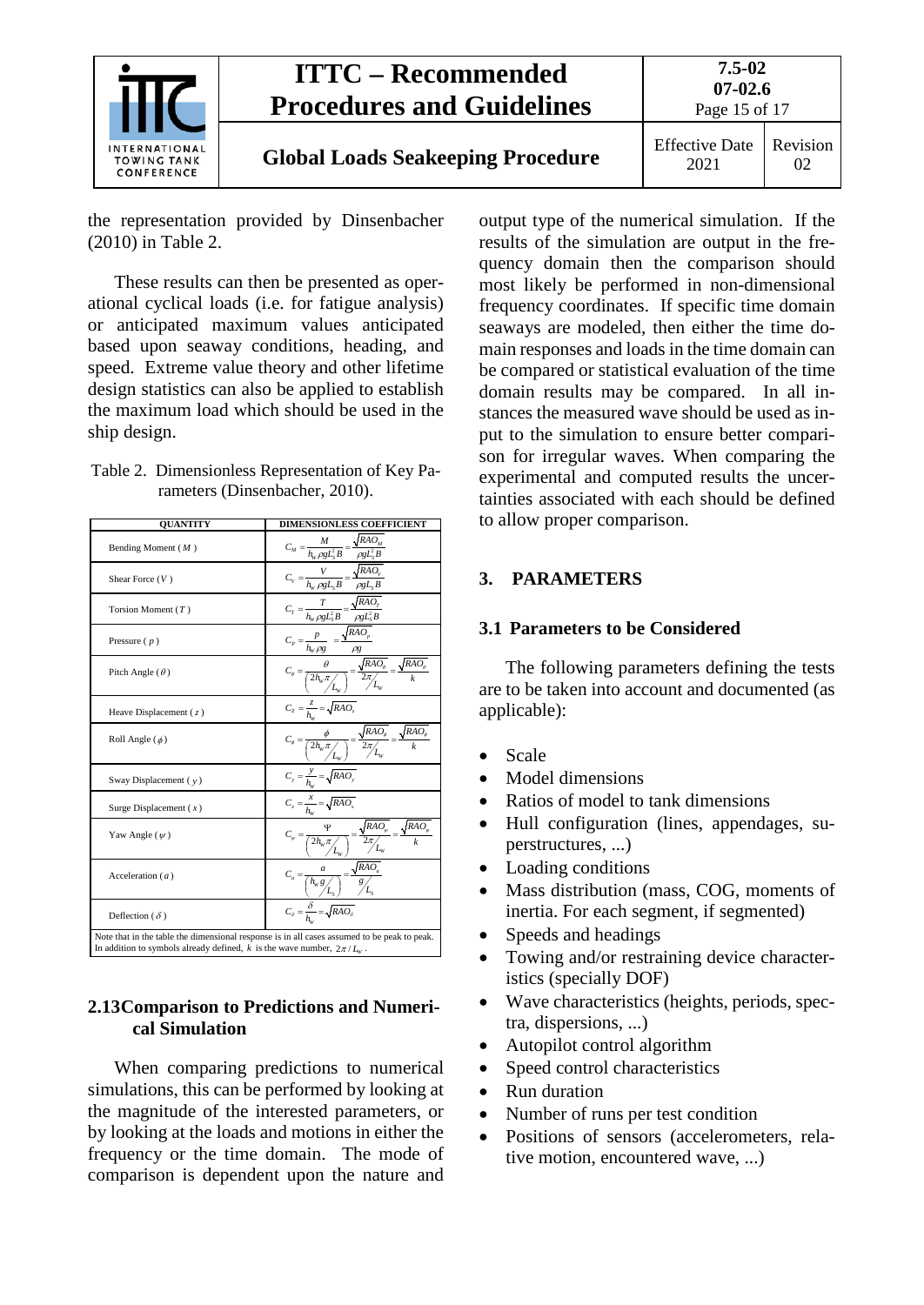

- Natural frequencies and damping characteristics of the elastic model
- Sampling frequencies and filter frequencies.
- Sensor calibrations and accuracy
- Rigidity distribution and height of neutral axis of the elastic model
- Rigidity and damping characteristics of strength bar, or connections used for segmented models

#### <span id="page-15-0"></span>**3.2 Recommendation of ITTC for Parameters**

In addition to the above listed parameters, a sufficient definition of the model design should be provided. The type of global loads testing, and assumptions made during the experiment design should be documented. The experiment documentation should provide any background relative to the experiment and model design which will aid in the future interpretation and correlation to the experimentally collected data.

## <span id="page-15-1"></span>**4. VALIDATION**

The global loads seakeeping test can become rather complex. The best way to maintain validity across the whole of the experiment is to verify the validity of the intermediate steps. This is accomplished by maintaining accuracies and controls across the experiment design, model and instrument design and fabrication, ballasting and geometric definitions, wave environment, experimental performance, and data collection and analysis techniques. These intermediate steps have been briefly described in the procedure. To maintain and verify validity of the test, the experimenter must maintain, define, and document validity at the intermediate steps.

#### <span id="page-15-2"></span>**4.1 Uncertainty Analysis**

Uncertainty analysis for the experiment should be performed per the recommendations of ITTC Procedure 7.5-02 07-02.1 (Appendix A), following the ISO-GUM 1995 guidelines. Most of the examples and techniques apply equally well to global loads experiments with variations as required to accommodate structural calibrations and measurements.

### <span id="page-15-3"></span>**4.2 Benchmark Tests**

Kim, Y. Kim, J.H., 2016, "Benchmark Study on Motions and Loads of a 6750-TEU Containership", Ocean Engineering, Vol.119, pp.262– 273. (benchmark test of the second ITTC-ISSC Joint Workshop, Denmark, 2016)

## <span id="page-15-4"></span>**5. REFERENCES**

- Achtarides, T.A., 1983, "Design of multisegmented models for springing experiments", PRADS 83, Tokyo and Seoul.
- Dinsenbacher, A., Engle, A., Hermanski, G., 2010, Guidelines for Hydroelastic Model Design, Testing and Analysis of Loads and Responses, Report No. NSWCCD-65-TR-2010/12, Carderock Div, NSWC.
- Drummen, I., 2007, Experimental and Numerical Investigation of Nonlinear Wave-Induced Load Effects in Containerships considering Hydroelasticity, thesis Norwegian University of Science and Technology, Trondheim, Norway (NTNU).
- Hayden, D.D., Bishop, R.C., Melendez, M.P., 2009, Seakeeping Performance Evaluation of the High Speed Sealift (HSS) Trimaran as Represented by Model 5594, Report No. NSWCCD-50-TR-2009/048, Carderock Div, NSWC.
- Houtani, H., Tanizawa, K., Waseda, T., Sawada, H. 2016, An experimental investigation of the influence of the temporal variation of freak wave geometry on the elastic response